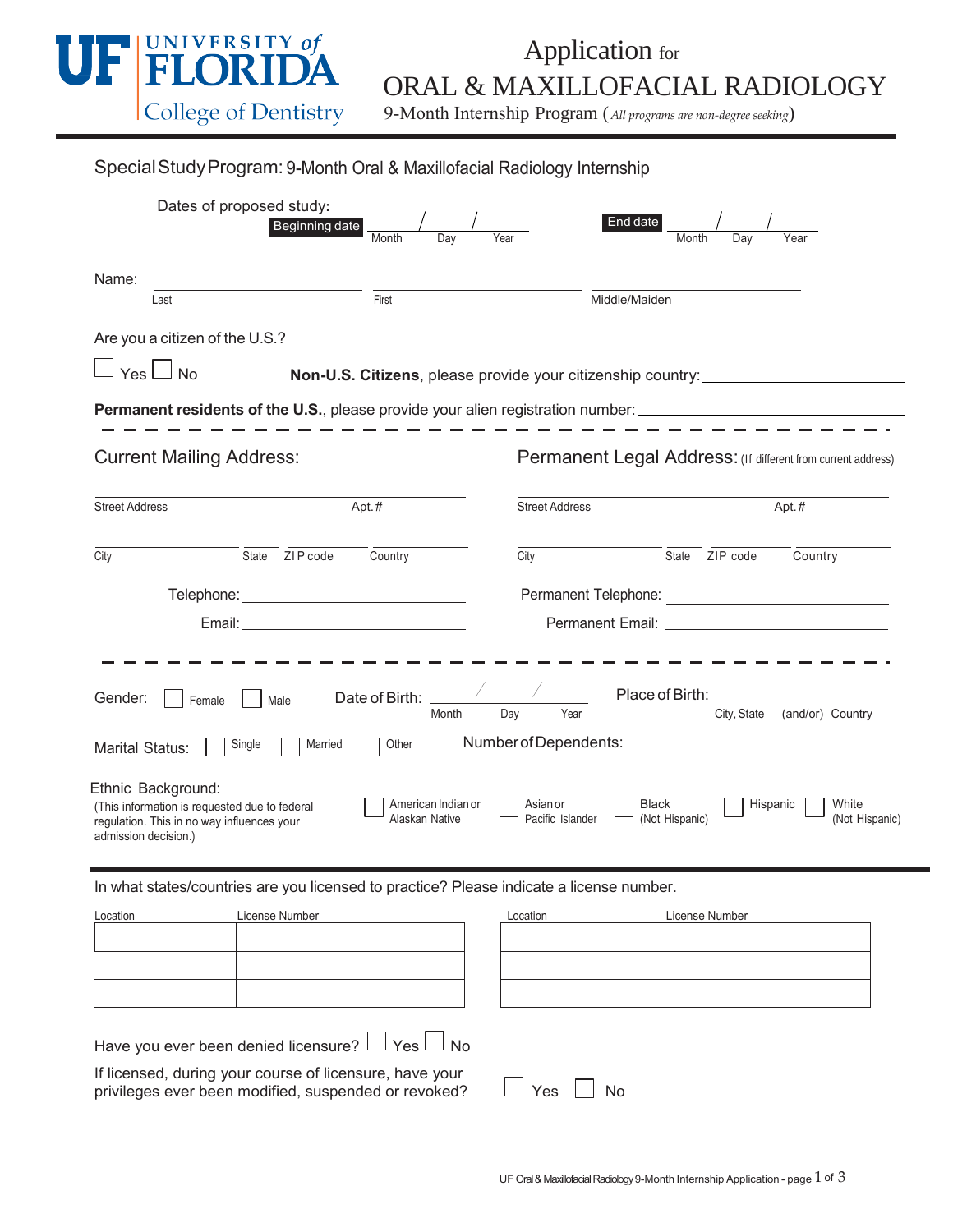

## Application for ORAL & MAXILLOFACIAL RADIOLOGY

9-Month Internship Program (*All programs are non-degree seeking*)

If yes to either of the above questions, please explain the circumstances.

Please describe your professional experience; indicate the nature of the experience (private and /or associate practice, research, teaching) and the length of your involvement. Indicate area of specialty, if any:

List any scientific or clinical publications or presentations you have given at scientific meetings or dental societies:

Please provide a description of the types of activities you would like to engage in during your time at the UF College of Dentistry (be specific):

What would you like to accomplish during your time at the University Of Florida College Of Dentistry?

What particular area(s) of interests do you have - for example: research, clinical dentistry, endodontics, etc? Please be as specific as possible.

How do you plan to use the experience you gain at UFCD?